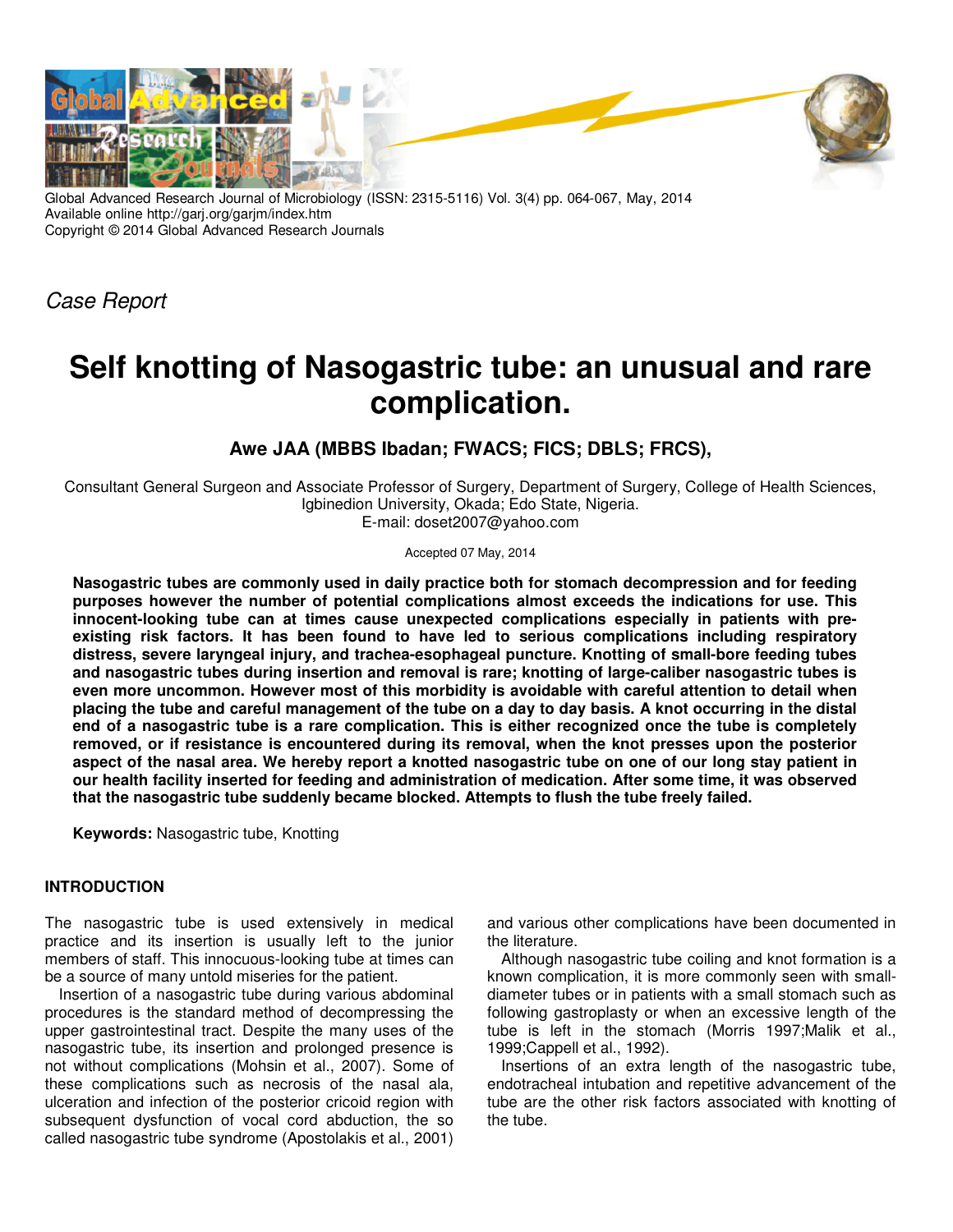



**Figure 1** Figure 2

Agarwal *et al*. state that pushing or pulling of the nasogastric tube after it has been placed, either by an operator or due to coughing or neck movement, may lead to the formation of a loop (Agarwal et al., 2002).

Previous case reports on nasogastric tube knotting have usually involved nasogastric tubes that were in situ for a prolonged duration, ranging from one (1) to twelve (12) days (Trujillo et al., 2006).

This is the report a knotted nasogastric tube on one of our long stay patient in our health facility inserted for feeding and administration of medication.

After some time, it was observed that the nasogastric tube suddenly became blocked and attempts to flush the tube failed and it was not until the tube was later removed that we noticed a knot had formed at its distal end.

One is therefore compelled to share this experience and to alert clinicians about this complication which may be encountered during the use of this simple and widely used tube in clinical practice.

### **CASE REPORT**

A 30-year old male patient on long term admission in our hospital in a persistent vegetative state due to severe head injury had a 16 F (French gauge) nasogastric tube inserted through the right nostril for feeding and administration of medication. It was fixed at an approximately fifty five (55) cm mark at the nostril after confirmation of correct placement by aspiration of gastric contents.

After two (2) weeks, it was observed that the nasogastric tube suddenly became blocked. The tube was manipulated and flushing attempted to ascertain its patency without any success.

A decision was then taken to pull out the tube and replace it with a new one. We found that it was difficult to pull the tube out of the patient's stomach, and the tube got stuck in his naso-pharynx.

After two failed attempts at removal, the proximal end of the tube was cut and the knotted end removed via the mouth with the aid of a Magill's forceps while the remaining length of the tube was removed easily through the nose.

We were surprised to discover a perfect tight knot at the end of the nasogastric tube that was withdrawn via the mouth (figures 1 and 2 above).

Significant in this case on enquiry after this discovery of the tight knot was that one of our junior staff alluded to the fact that after partial displacement of the original tube two days earlier, the tube was manipulated and pushed further into the stomach before it was discovered to be totally blocked two days later.

We also inspected the tube after removal to rule out any structural damage to its substance making it more malleable and rendering it more liable to knotting, but there was no such abnormality noted.

## **DISCUSSION AND CONCLUSION**

Nasogastric tubes are commonly used in daily practice both for stomach decompression and for feeding purposes. Despite their frequent use, they are associated with complications like lung aspiration, pneumothorax and coiling (Nakano et al., 1996). Most of this morbidity is avoidable with careful attention to detail when placing the tube and careful management of the tube on a day to day basis.

Feeding through the nasogastric tube is one of the commonest methods employed to maintain the nutritional status of a patient who is unable to take food orally due to disease or disability (Pancorbo-Hidalgo et al., 2001).

However, this innocent-looking nasogastric tube can cause unexpected complications. Since the technique is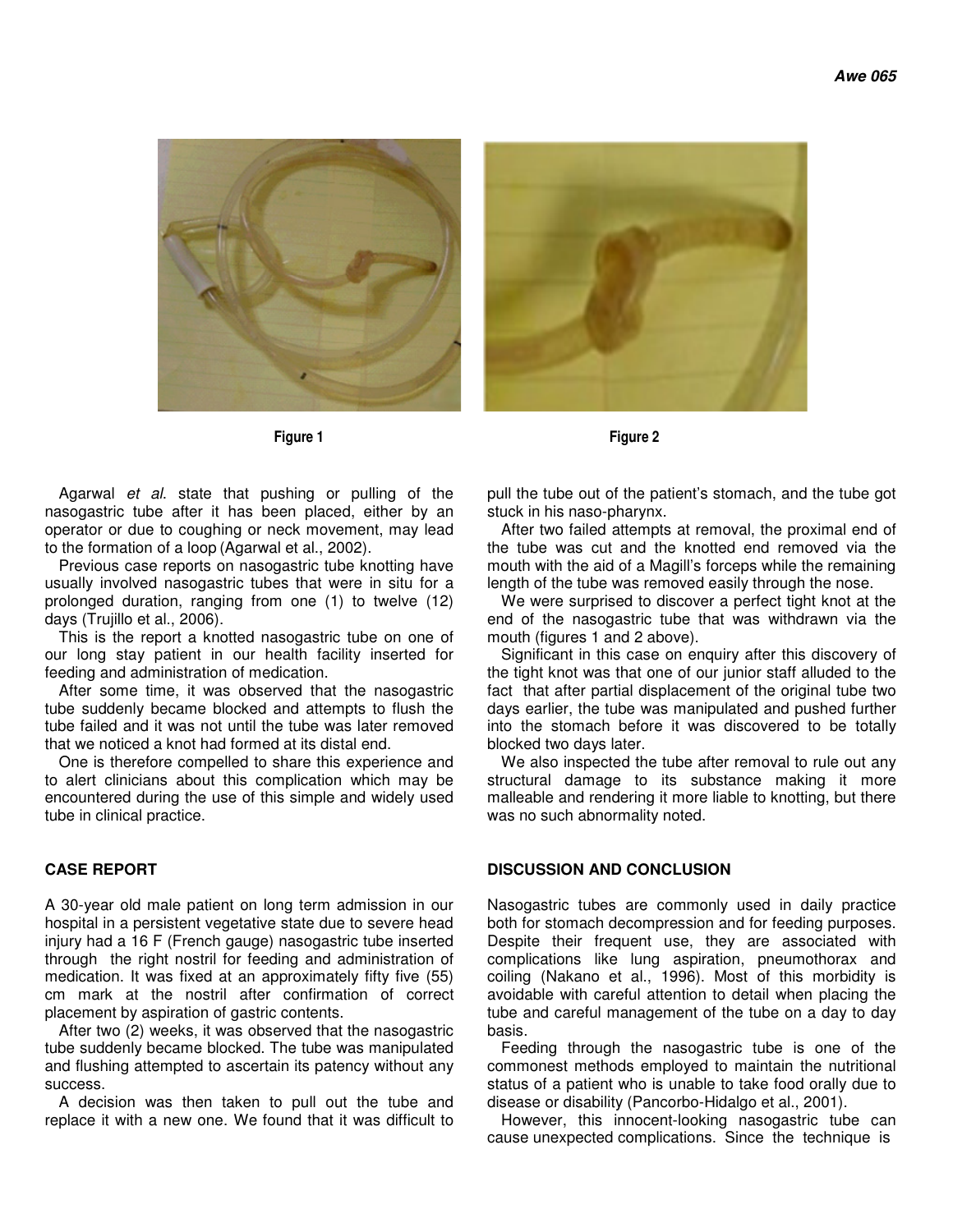usually blind and left to the junior members of the unit, it has often been a subject of court battles as an instrument highlighting medical errors (Dyer 2003).

The complications noted by various authors, especially trachea-pulmonary, range from 0.3% to nearly 8% (McDanal et al., 1983), and even a mortality of around 0.3% are documented (Rassias et al., 1998).

One of the rare complications associated with insertion of a nasogastric tube is that the distal end of the tube can undergo knotting and impaction (Liao et al., 2007).

Mechanism of knot formation is similar to that of super coiling and concatenate formation This results in the failure of removal of the tube. The main reason for this is that the tube can coil back on itself when an excess length is introduced. The victorious placement of the tube to its full length has been found not to be a good practice.

Although this phenomenon of knotting has been reported in the literature, its incidence appears low (Dasani and Sahdev 1991).

Risk factors appear to include smaller diameter tubes, insertion deep into the stomach.

Once knotted, the traction during retrieval tightens the knot. Larger diameter tubes and the avoidance of excess advancement into the stomach may minimize this complication.

Agarwal et al. state that pushing or pulling of the nasogastric tube after it has been placed, either by an operator or due to coughing or neck movement, may lead to the formation of a loop (Agarwal et al., 2002).

Hence, repositioning of the nasogastric tube should be avoided, especially in patients who are anesthetized or have an obtunded cough reflex as it is in this case.

It is imperative to measure the correct length of insertion of the nasogastric tube prior to its placement and mark this length with a marker or tape so that only the necessary length of the tube is inserted and any unrecognized tube movement can be detected.

Nasogastric tube coiling and knotting is more common with small bore tubes or in patients with small stomachs. Insertions of an extra length of the nasogastric tube, endotracheal intubation and repetitive advancement of the tube are the other risk factors associated with knotting of the tube.

Unusual types of knot have previously been reported with traumatic complications (Trujillo et al., 2006). The possibility of a true knot in the nasogastric tube should be kept in mind if a stiff resistance is felt during its attempted removal.

A lateral radiograph of the head and neck may aid in the diagnosis of a suspected coiled or knotted nasogastric tube.

This case illustrates that even a simple procedure such as the insertion of a nasogastric tube can have potentially serious consequences. Only the necessary length of the tube should be used, and this length should be determined by measuring from the nostril along the side of the face past the ear. The appropriate length should be marked with a

piece of tape or by noting the marks on the tube just beyond this point because as the saying goes, an ounce of prevention is worth a pound of cure.

In this case the nasogastric tube may have been inserted too far and at the same time because of the manipulation after its partial displacement two days earlier; the tube had formed on itself into a very unusual knot, which then tightened as the nasogastric tube was pulled out.

In addition, the intragastric part of the tube that formed the knot may have become rigid as a result of the action of hydrochloric acid or the alkaline content entering the patient's stomach from the duodenum (Drenick and Lipset 1971).

We postulate from this case, that unnecessary advancement of the nasogastric tube may result in knot formation, and care should be taken to avoid this.

Also, knot formation in a nasogastric tube should be borne in mind when difficulty is encountered upon removal and diagnosis can be confirmed radiologically by plain Xray or a water soluble contrast via the nasogastric tube (Santhanam and Margarson 2008), In such cases care should be exercised if nasal or oesophageal trauma is to be avoided.

Nasogastric intubation is not a simple procedure as is the general concept and it should not be left to the inexperienced team members of the medical profession because of its attendant complications as highlighted by this case report and documentation of other authors.

The standard technique for insertion should always be adhered to and it should be followed by radiographs to rule out malpositioning and other reported complications (Cappell et al., 1992).

It is recommended therefore that prior to insertion of nasogastric tubes or any other similar tube of significant length, the tube should be checked for structural defect and patency.

The manufacture's instruction regarding the markings on how far the tube should be inserted in the stomach should be strictly followed so as to avoid inadvertent looping (Egan and Shami 2011) and subsequent knotting that could result in morbidity for the patient.

Furthermore confirmation of the nasogastric tube's position after insertion should not only be by the traditional method of injecting air through the tube while auscultating the epigastric area to detect air insufflation alone; but other methods of checking like post insertion abdominal x-ray, measurement of tube length, visual assessment of the aspirate and sometimes the pH measurement of aspirate should be used as the foregoing is not one hundred percent reliable.

#### **REFERENCES**

Agarwal A, Gaur A, Sahu D, Singh PK, Pandey CK (2002). Nasogastric tube knotting over the epiglottis: A cause of respiratory distress. Anesth Analg 2002; 94:1659-60.